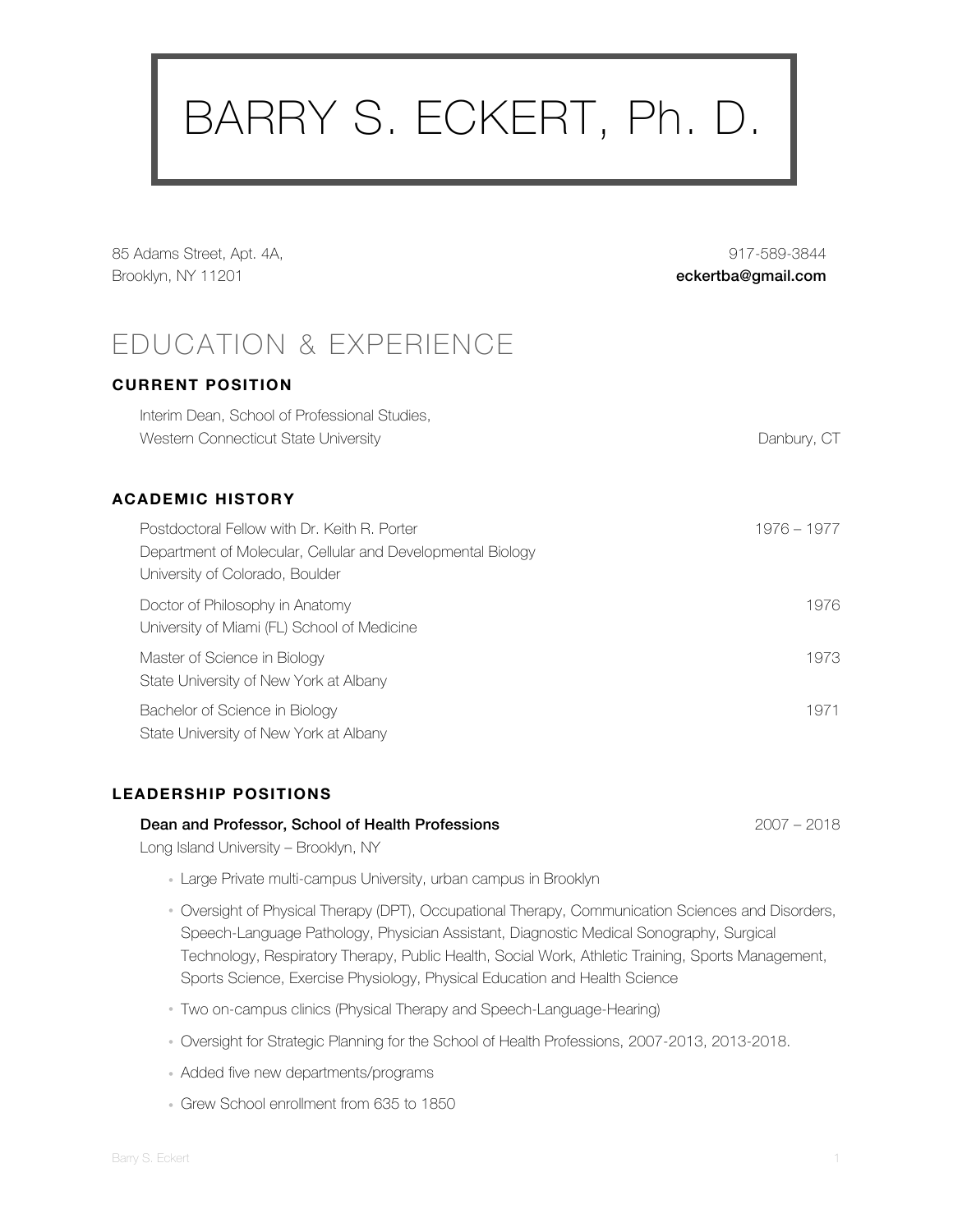- Developed relationships with Brooklyn and New York City hospitals focused on health workforce
- Spearheaded Interprofessional Education (IPE) initiative involving the School of Health Professions, School of Nursing and College of Pharmacy
- Developed international partnerships
- Developed specific collaborative partnership with The Brooklyn Hospital Center focused upon IPE
- Received funding for IPE from the Josiah Macy Foundation
- Scholarships for Disadvantaged Students (SDS) from Health Resources and Services Administration (HRSA), \$2.6 M for Master of Social Work students
- Promoted research productivity within the School of Health Professions

| Interim Dean, School of Nursing<br>Long Island University - Brooklyn                                                                                                                                                                                                                                    | $2013 - 2014$<br>(concurrent with above) |
|---------------------------------------------------------------------------------------------------------------------------------------------------------------------------------------------------------------------------------------------------------------------------------------------------------|------------------------------------------|
| Dean, College of Health Professions, Professor of Health Sciences<br>Armstrong Atlantic State University, Savannah, GA                                                                                                                                                                                  | $2001 - 2007$                            |
| • Public Masters University, part of the University System of Georgia                                                                                                                                                                                                                                   |                                          |
| • Oversight of Nursing, Physical Therapy, Communication Sciences and Disorders, Radiography,<br>Radiation Therapy, Diagnostic Medical /Sonography, Nuclear Medicine Technology, Medical<br>Technology, Respiratory Therapy, Public Health, Health Administration, Sports Medicine and Health<br>Science |                                          |
| • Strategic Planning for College of Health Professions, 2001-2006, 2006-2011                                                                                                                                                                                                                            |                                          |
| • Added two new programs, expanded two other programs                                                                                                                                                                                                                                                   |                                          |
| • Partnership with the two major health systems in Savannah                                                                                                                                                                                                                                             |                                          |
| • Funded by Intellectual Capital Partnership Program, University System of Georgia                                                                                                                                                                                                                      |                                          |
| Grew enrollment from 550 to 1225                                                                                                                                                                                                                                                                        |                                          |
| • Participated in statewide healthcare workforce initiatives                                                                                                                                                                                                                                            |                                          |
| Georgia Hospital Association Workforce Taskforce                                                                                                                                                                                                                                                        | $2002 - 2007$                            |
| Academic Advisory Committee on Health Professions to the Board of Regents<br>University System of Georgia,                                                                                                                                                                                              | Chair: 2004 - 2006, 2001 - 2007          |
| Nurse Educator Task Force, University System of Georgia                                                                                                                                                                                                                                                 | $2005 - 2007$                            |
| • Provided leadership to obtain three grants from University System of Georgia Intellectual Capital<br>Partnership Program to address health workforce needs.                                                                                                                                           |                                          |

• National Black Leadership Initiative in Cancer, Savannah Chapter, Vice Chair of Board of Directors, 2004-2007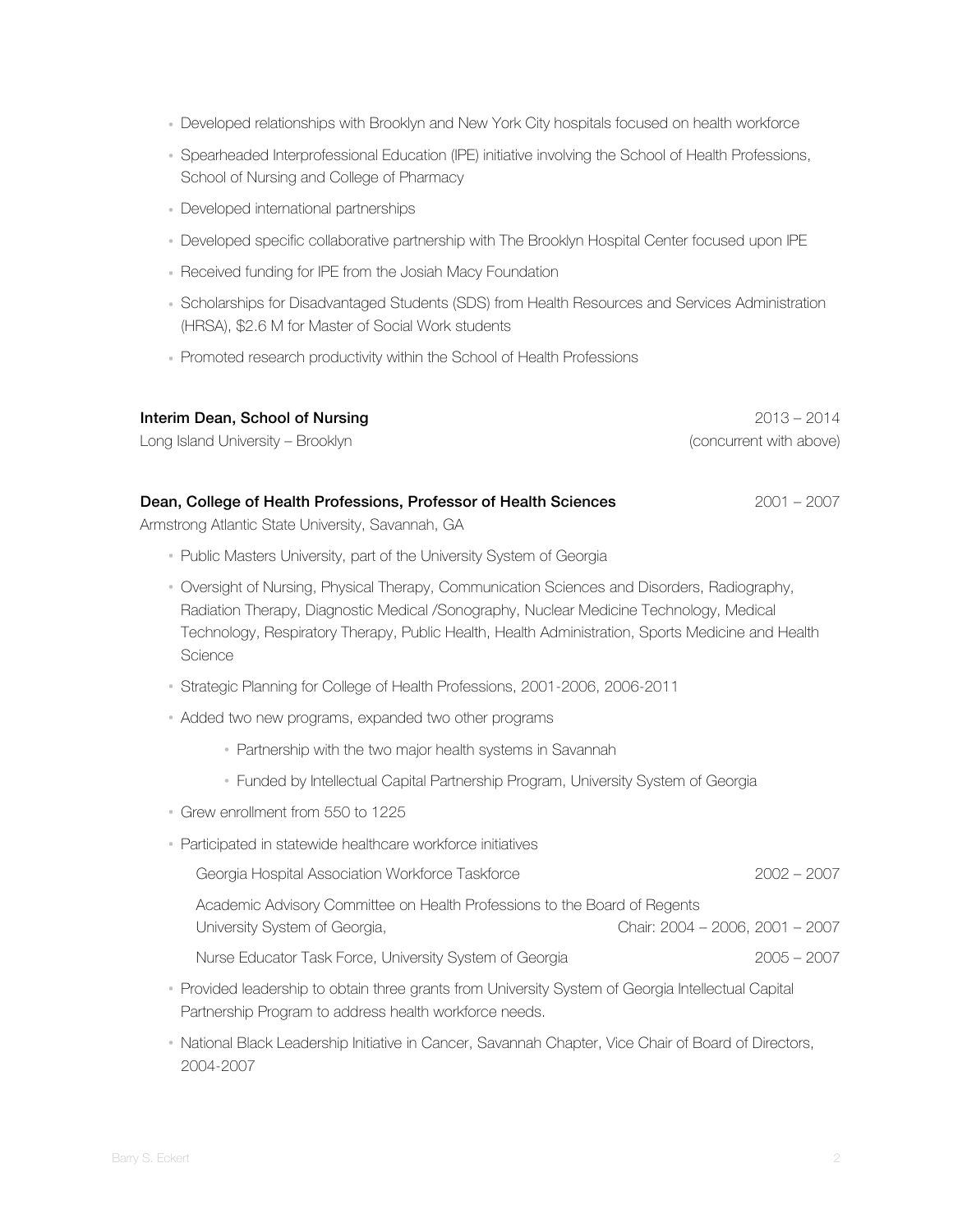| · Georgia Cancer Coalition                                                                                                                                         |                              |
|--------------------------------------------------------------------------------------------------------------------------------------------------------------------|------------------------------|
| Regional Program Council                                                                                                                                           | $2004 - 2007$                |
| South Georgia Collaborative for Disparities in Cancer Prevention, Chair                                                                                            |                              |
| · Task Force for State Cancer Plan, Georgia                                                                                                                        | 2006-2007                    |
| <b>Associate Provost</b><br>University at Buffalo                                                                                                                  | $1999 - 2000$                |
| • Specifically focused on development of university wide blended and distance learning                                                                             |                              |
| <b>Interim Dean, School of Health Related Professions</b><br>State University of New York at Buffalo                                                               | 1995 - 1999                  |
| • Public Academic Health Center                                                                                                                                    |                              |
| • Programs in Occupational Therapy, Physical Therapy, Nutrition, Exercise Science, Medical<br>Technology, Health Behavior Science                                  |                              |
| • Initiated development of Doctor of Physical Therapy program                                                                                                      |                              |
| • Realigned two departments to enhance collaboration for teaching and research                                                                                     |                              |
| • Oversight of approval process for Ph.D. in Rehabilitation Sciences                                                                                               |                              |
| <b>Associate Dean, School of Health Related Professions</b><br>State University of New York at Buffalo                                                             | 1994 - 1995                  |
| <b>FACULTY POSITIONS</b>                                                                                                                                           |                              |
| <b>Director of Distributed Learning</b><br>Associate Professor of Occupational Therapy<br>School of Health Related Professions, University at Buffalo              | $2000 - 2001$                |
| Associate Professor of Anatomy and Cell Biology<br><b>Assistant Chair</b><br>School of Medicine and Biomedical Sciences<br>State University of New York at Buffalo | $1983 - 2001$<br>1993 - 1994 |
| Assistant Professor of Anatomy and Cell Biology<br>School of Medicine and Biomedical Sciences<br>State University of New York at Buffalo                           | 1977 - 1983                  |
| <b>SCHOLARSHIPS</b>                                                                                                                                                |                              |
| Regents Scholarship, State of New York                                                                                                                             | $1967 - 1971$                |

Presidential Scholarship, Electron Microscopy Society of America 1973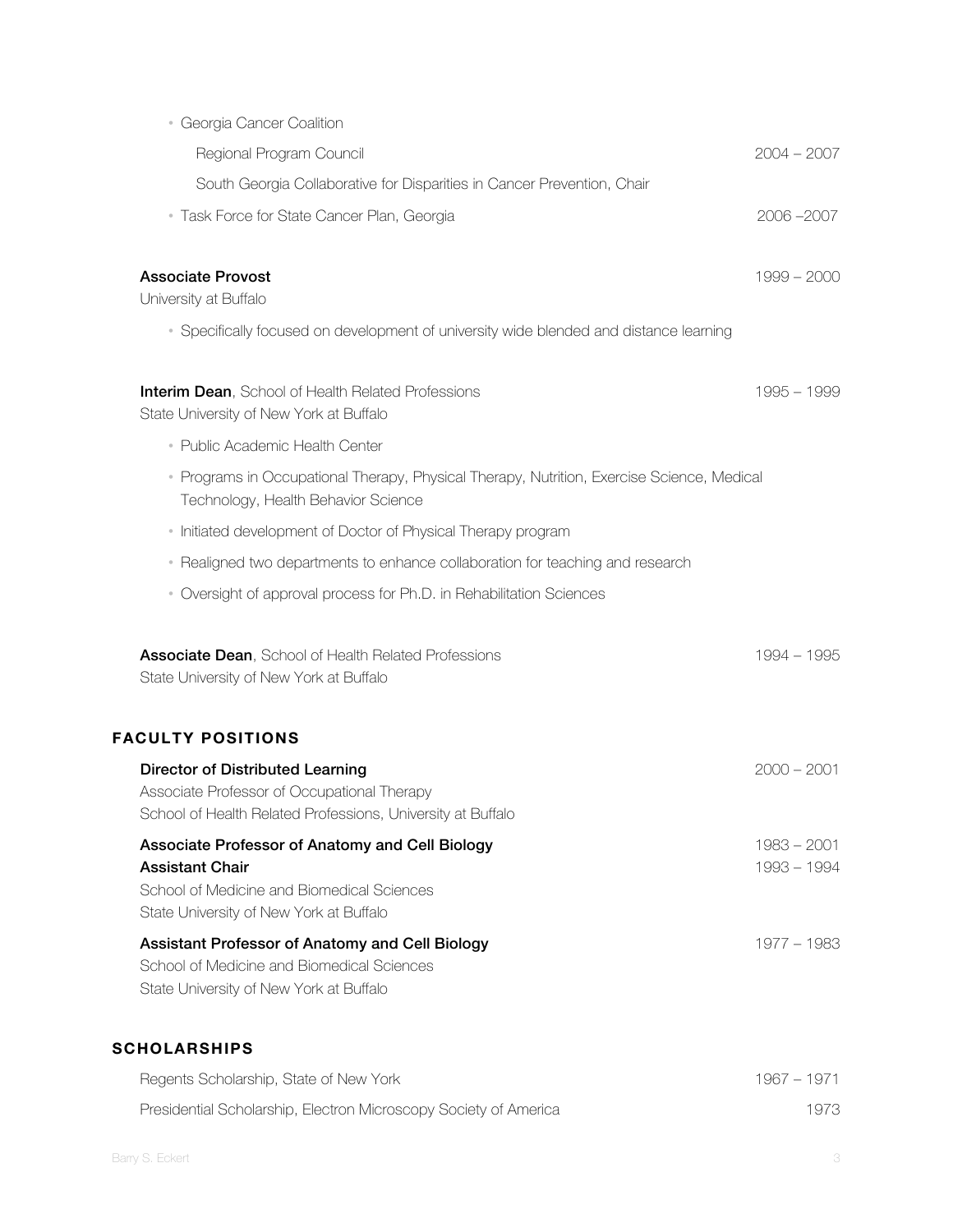| Sinsheimer Scholar, Alexandrine and Alexander L. Sinsheimer Fund | 1979 - 1982 |
|------------------------------------------------------------------|-------------|

#### **HONORS OR AWARDS**

| Established Investigatorship, American Heart Association                        | 1983 - 1988  |
|---------------------------------------------------------------------------------|--------------|
| <b>Faculty Excellence Award, United University Professions</b>                  | 1991         |
| Healthcare Heroes Award for Innovations, Georgia Medical Society                | 2004         |
| Leadership Award, Georgia Hospital Association Workforce Taskforce              | 2005         |
| Fellow, Association of Schools of Allied Health Professions                     | Elected 2010 |
| Distinguished Member Award, Association of Schools of Allied Health Professions | 2014         |
| Phi Kappa Phi, Alpha Eta                                                        |              |

#### **TEACHING**

#### Armstrong Atlantic State University

- Supervise Student Practica in Public Health (Masters)
- Guest lecturer in Public Health, Gross Anatomy Laboratories

#### University at Buffalo

- Gross Human Anatomy, Medical, Dental, Nursing and Allied Health Students Course Coordinator 1989-1994
- Graduate Seminar, Graduate Cell Biology courses

#### **MENTORED STUDENTS**

#### Ph.D. Students

| Elizabeth A. Repasky   | 1981         |
|------------------------|--------------|
| Roger A. Dalev         | 1982         |
| Linda M. Parysek       | 1983         |
| Stephen Kourv          | 1987         |
| Stephanie M. Iovino    | 1992         |
| Thomas F. Welch        | 1992         |
| Gerardo Negron<br>M.D. | 1996<br>1997 |
| Wendy Sanhai           | 1999         |

| <b>Masters of Public Health Students:</b> |      |  |
|-------------------------------------------|------|--|
| Esther Fleischman                         | 2004 |  |
| Rosanna Boyd                              | 2004 |  |
| $K$ imbor $\cup$ Moffitt                  |      |  |

| Kimberly Moffitt    | 2004 |
|---------------------|------|
| Suzanne Kirkpatrick | 2005 |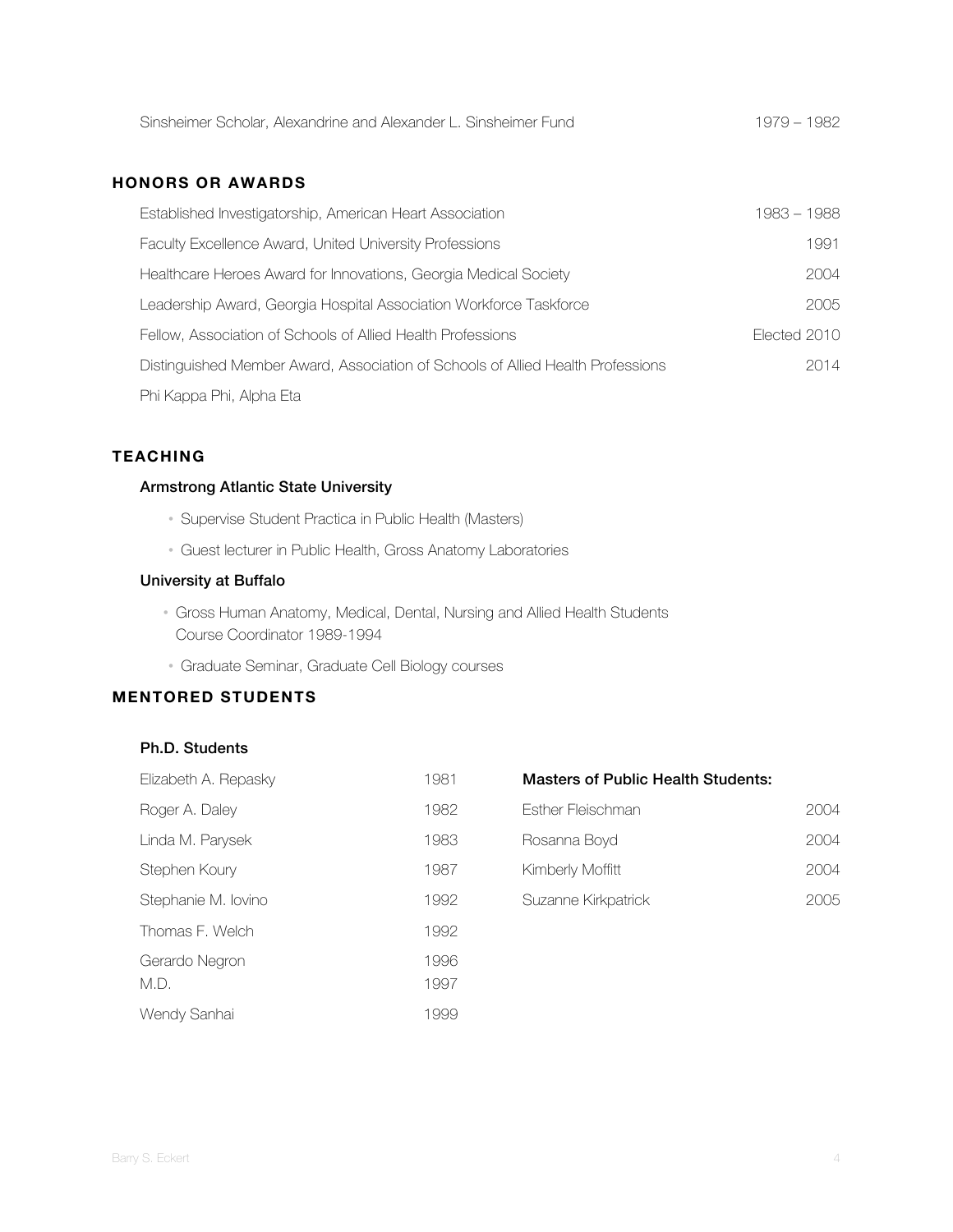# SERVICE

### **ACCREDITATION**

| <b>Commission on Accreditation of Allied Health Education Programs (CAAHEP)</b>          |                                                                 |
|------------------------------------------------------------------------------------------|-----------------------------------------------------------------|
| <b>Board of Directors</b>                                                                | $2011 - 2017$                                                   |
| Finance Committee                                                                        | $2012 - 2017$                                                   |
| Treasurer (elected)                                                                      | $2014 - 2017$                                                   |
| Board Liaison to:                                                                        |                                                                 |
| Committee on Accreditation for Specialist in Blood Banking Technology                    | 2013 - 2017                                                     |
| Committee on Accreditation for Emergency Medical Services-Paramedic                      | 2017- Present                                                   |
| Association of Specialized and Professional Accreditors (ASPA)                           |                                                                 |
| <b>Board of Directors</b>                                                                | $2015$ – Present                                                |
| Commission on Accreditation of Physical Therapy Education (CAPTE)                        |                                                                 |
| Site Visitor                                                                             | $2013$ – Present                                                |
| New Jersey Department of Education                                                       |                                                                 |
| Site Visit Team Leader                                                                   | 2014                                                            |
|                                                                                          |                                                                 |
| PROFESSIONAL ORGANIZATIONS                                                               |                                                                 |
|                                                                                          |                                                                 |
| Association of Schools of Allied Health Professions (ASAHP)<br><b>Board of Directors</b> |                                                                 |
| Finance Committee of the ASAHP Board of Directors                                        | $2009 - 2014$ , $2015 -$ Present<br>2011 - 2014, 2016 - Present |
| College of Health Deans Group, President                                                 | $2005$ – Present                                                |
| <b>Accreditation Committee</b>                                                           | $2012$ – Present                                                |
| Interprofessional Education Committee, Board Liaison                                     | $2013$ – Present                                                |
| Research Committee, Board Liaison                                                        | $2015$ – Present                                                |
|                                                                                          |                                                                 |
| Long Island Regional Consortium on Higher Education                                      | $2012$ – Present                                                |
| Greater Brooklyn Health Coalition, Board of Directors                                    | $2011 - 2014$                                                   |
| American Cancer Society, Brooklyn Office, Board of Directors                             | $2009 - 2012$                                                   |
| Brooklyn Economic Development Corp., Allied Health Committee                             |                                                                 |
| Co-Organizer and Member                                                                  | $2008 - 2011$                                                   |
|                                                                                          |                                                                 |

### **OTHER SERVICE**

### **WESTERN NEW YORK**

| New York State Department of Health, External Advisory Committee for               |               |
|------------------------------------------------------------------------------------|---------------|
| NIH Northeastern Regional Facility for Biological Imaging and Image Reconstruction | $1982 - 1997$ |
| New York State Area Health Education Center (AHEC) Program                         |               |
| Statewide Advisory Board                                                           | $1999 - 2000$ |
| Healthcare Careers Center of Western New York, Board of Directors                  | $1995 - 2000$ |
| Niagara Frontier Vocational Rehabilitation Center, Board of Directors              | 1998 - 2001   |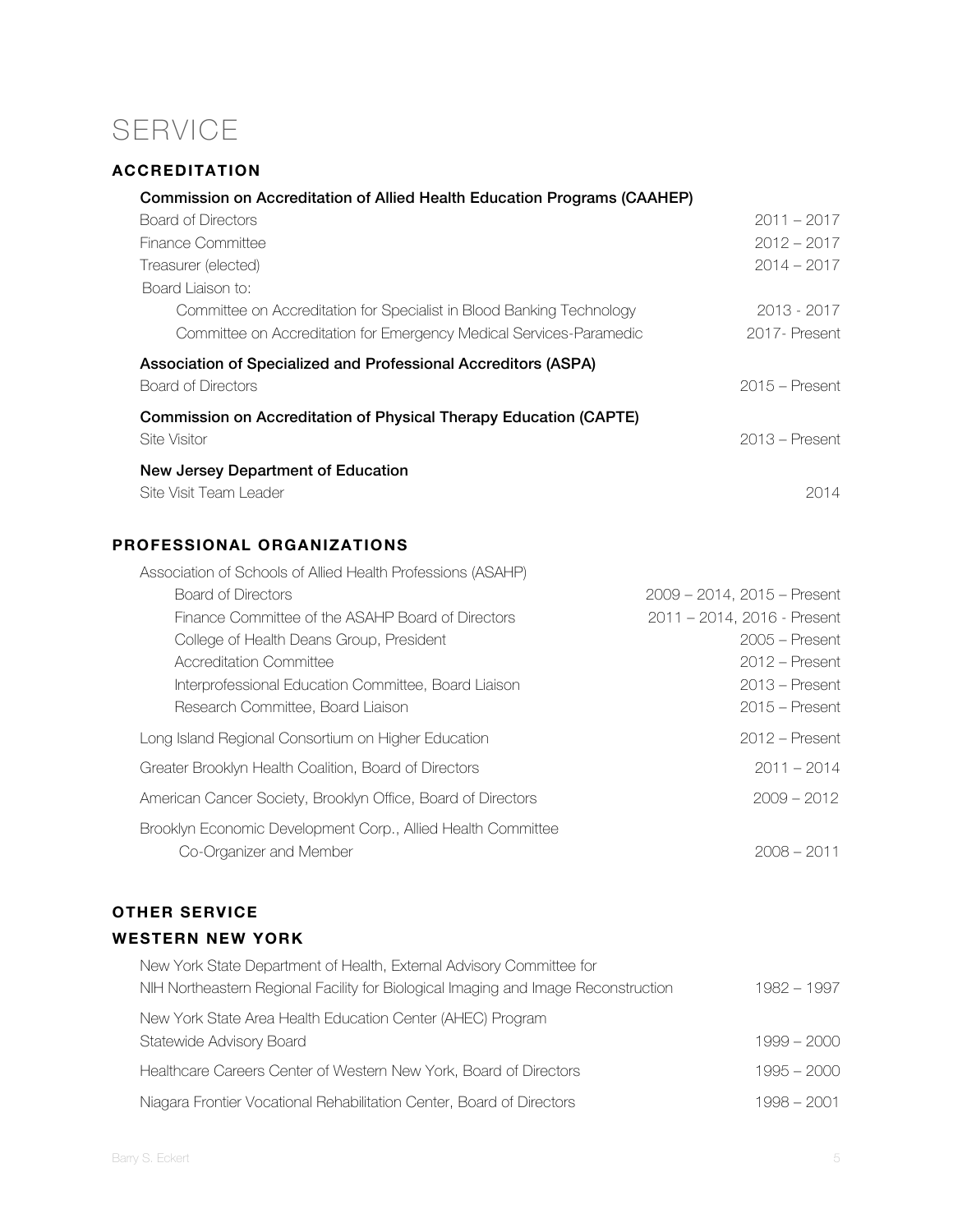#### **GEORGIA**

| American Cancer Society<br>Leadership Board, Southeast Region<br>Board of Directors, Brooklyn Office                             | $2003 - 2007$ , Chair: $2005 - 2007$<br>$2008 - 2011$ |
|----------------------------------------------------------------------------------------------------------------------------------|-------------------------------------------------------|
| American Diabetes Association, Southeast Region                                                                                  | $2004 - 2007$                                         |
| Workforce Taskforce, Georgia Hospital Association                                                                                | 2001 - 2007                                           |
| National Black Leadership Initiative in Cancer, Savannah Chapter. Board of Directors                                             | 2004 - 2007                                           |
| Academic Advisory Committee on Health Professions to the Board of Regents,                                                       |                                                       |
| University System of Georgia,                                                                                                    | 2001 - 2007, Chair, 2004 - 2006                       |
| Nurse Educator Task Force, University System of Georgia,                                                                         | 2005-2007                                             |
| Health Education Task Force, University System of Georgia,                                                                       | 2005-2007                                             |
| Southeast Georgia Cancer Alliance,<br>Board of Directors,<br>Research Committee Chair<br><b>Education Committee</b>              | 2002-2007<br>2002-2007, Chair, 2004-2005              |
| Georgia Cancer Coalition<br>Regional Program Council,<br>South Georgia Collaborative for Disparities in Cancer Prevention, Chair | 2004-2007                                             |
| Task Force for State Cancer Plan, Georgia,                                                                                       | 2006-2007                                             |
| <b>COMMUNITY</b>                                                                                                                 |                                                       |
| Board of Education (elected), Williamsville Central School District                                                              | $1998 - 2001$                                         |
| Savannah AMBUCS, Board of Governors                                                                                              | $2005 - 2007$                                         |

#### **PROFESSIONAL AFFILIATIONS:**

Association of Schools of Allied Health Professions

Alpha Eta (Allied Health Honor Society)

American Public Health Association

# EDITORIAL & GRANTS

#### **JOURNALS REVIEWED FOR**

| Journal of Allied Health       | Journal of Cell Biology                      |
|--------------------------------|----------------------------------------------|
| Cell Motility and Cytoskeleton | Biology of the Cell                          |
| Biochemistry                   | Experimental Cell Research                   |
| Cell Biophysics                | Journal of Neurochemistry                    |
| Cell and Tissue Research       | Journal of Muscle Research and Cell Motility |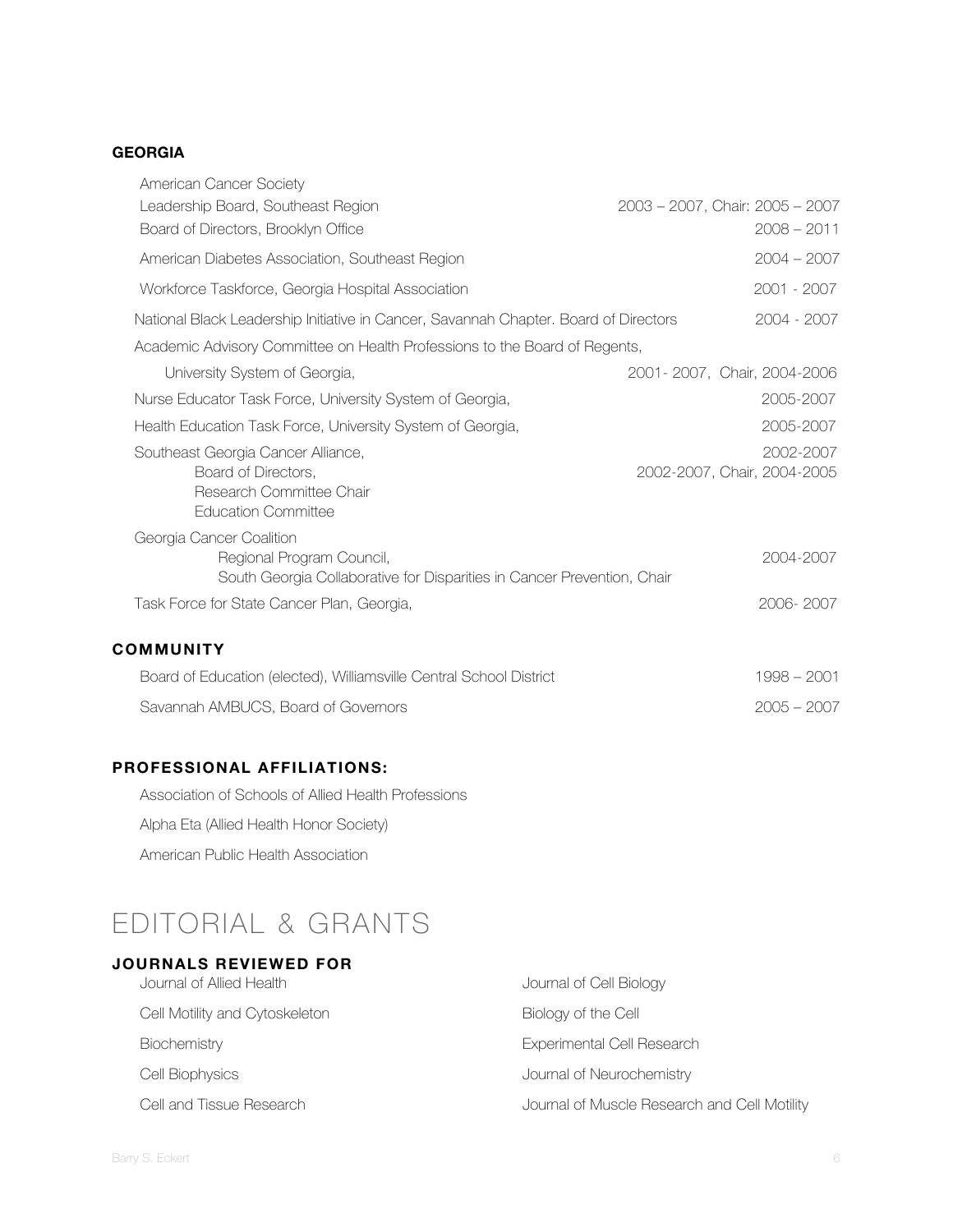Biochemistry and Cell Biology

#### **GRANT REVIEWS**

| NIAAA Special Study Section on Liver Pathogenesis                                              | 1994 |
|------------------------------------------------------------------------------------------------|------|
| American Institute of Biological Sciences<br>Panel member, Alcohol Abuse and Smoking Cessation |      |
| The National Science Foundation                                                                |      |
|                                                                                                |      |

#### **OTHER**

| Reviewer for 10th Edition, Grant's Atlas of Anatomy   | 1997-1999 |
|-------------------------------------------------------|-----------|
| Protocol review for U.S. Food and Drug Administration | 2006      |

# SCHOLARSHIP

#### **RESEARCH PUBLICATIONS (PEER REVIEW)**

Eckert, B.S. and McGee-Russell, S.M. "Patterned Organization of Thick and Thin Microfilaments in the Contracting Pseudopod of Difflugia." 1973. *Journal of Cell Science.* 13:727-739.

Eckert, B.S. and McGee-Russell, S.M. "Shell Structure in Difflugia Lobostoma Observed by Scanning and Transmission Electron Microscopy." 1974. *Tissue and Cell.* 5:215-221.

Eckert, B.S., Warren, R.H. and Rubin, R.W. "Structural and Biochemical Aspects of Cell Motility in Amoebae of Dictyostelium Discoideum." 1977. *Journal of Cell Biology*. 72:339-350.

Eckert, B.S. and Lazarides, E. "Localization of Actin in Dictyostelium Amoebae by Immunofluorescence." 1978. *Journal of Cell Biology*. 77:714-721.

Eckert, B.S. and Snyder, J.A. "Combined Immunofluorescence and High Voltage Electron Microscopy of Cultured Mammalian Cells Using an Antibody Specific for Glutaraldehyde Treated Tubulin." 1978. *Proceedings of the National Acadamy of Sciences.* 75:334-338.

Eckert, B.S., Koons, S.J., Schantz, A.W. and Zobel, C.R. "Association of Creatine Phosphokinase with the Cytoskeleton of Cultured Mammalian Cells." 1980. *Journal of Cell Biololgy*. 86:1-5.

Eckert, B.S., Snyder, J.A. and Repasky, E. "Immunoferritin Labeling of Tubulin in Glutaraldehyde Fixed Cells." 1980. *Cell Biology International Reports*. 1980. 4:851-858.

Eckert, B.S. and Daley, R.A. "Response of Cultured Epithelioid Cells (PtK1) to Microinjection of Antibody Specific for Keratin." 1981. *Biology of the Cell.* 41:227-230.

Repasky, E.A. and Eckert, B.S. "Microtubules in Mammalian Erythroblasts. Are Marginal Bands Present?" 1981. *Anatomy and Embryology*. 162:419-424.

Repasky, E.A. and Eckert, B.S. "The Effect of Cytochalasin B on the Enucleation of Erythroid Cells in Vitro." 1981. *Cell and Tissue Research.* 221:85-91.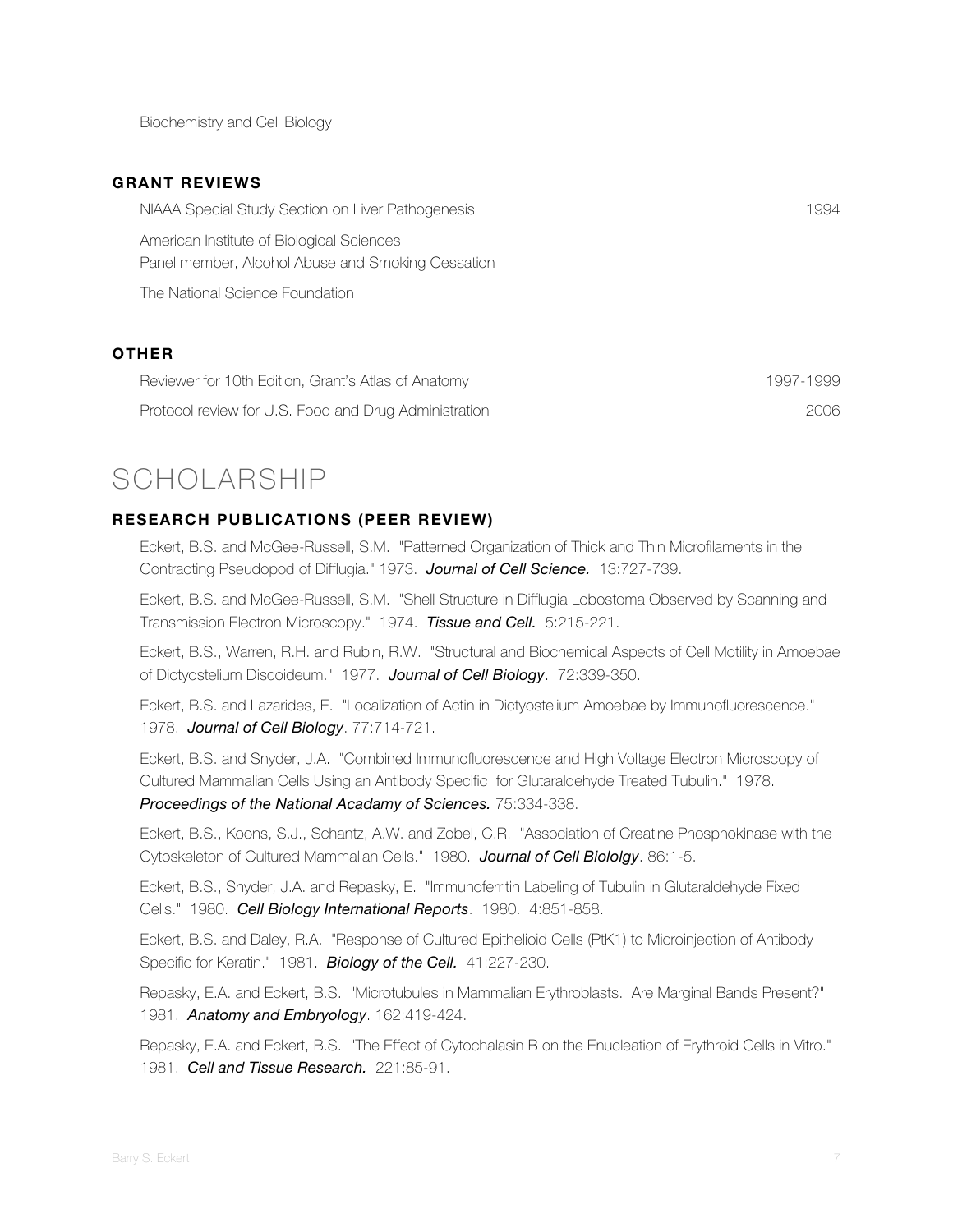Eckert, B.S., Daley, R.A. and Parysek, L.M. "Assembly of Keratin onto PtK1 Cytoskeletons: Evidence for an Intermediate Filament Organizing Center." 1982. *Journal of Cell Biology*. 92:575-578.

Eckert, B.S., Daley, R.A. and Parysek, L.M. "In Vivo Disruption of the Cytokeratin Cytoskeleton of Cultured Epithelial Cells by Microinjection of Anti-Keratin: Evidence for the Presence of an Intermediate Filament Organizing Center." 1982. *46th Annual Cold Spring Harbor Symposium on Quantitative Biology.* p.403-412.

Koons, S.J., Eckert, B.S. and Zobel, C.R. "Immunofluorescence and Inhibitor Studies on Creatine Kinase and Mitosis." 1982. *Experimental Cell Research*. 140:401-409.

Peimer, C.A. and Eckert, B.S. "Microvascular response to angiography." 1982. *Journal of Hand Surgery.* 7:4-10.

Howard, J.M., Eckert, B.S. and Bourguignon, Lilly Y.W. "Comparison of Cytoskeletal Organization in Canine Distemper Virus-Infected and Uninfected Cells." 1983. *Journal of General Virology*. 1983. 64:2379- 2385.

Eckert, B.S. "The Distribution Center for Intermediate Filaments." 1984. *International Conference on Intermediate Filaments. Annals of the New York Academy of Sciences*. 455:343-353.

Eckert, R.T. and Eckert, B.S. "A Procedure for Study of Immunochemical Properties of Megagametophyte Tissue of Pinus Strobus L. Canad." 1984. *Journal of Forest Research.* 14:142-145.

Parysek, L.M. and Eckert, B.S. "Vimentin Filaments in Spreading, Randomly Locomoting and F-Met-Leu-Phe-Treated Neutrophils." 1984. *Cell & Tissue Research*. 235:575-581.

Eckert, B.S., Caputi, S.E. and Warren, R.H. "Dynamics of Keratin Filaments and the Intermediate Filament Distribution Center During Shape Change in PtK1 Cells." 1984. *Cell Motility*. 4:169-181.

Eckert, B.S., Caputi, S.E. and Brinkley, B.R. "Co-localization of the Centriole and Keratin Intermediate Filaments in PtK1 Cells." 1984. *Cell Motility.* 4:241-247.

Cham, R.B., Peimer, C.A., Howard, C.S., Walsh, W.P. and Eckert, B.S. "Absorbable Versus Nonabsorbable Suture for Microneurorrhaphy." 1984. *Journal of Hand Surgery.* 9A(3):434-440.

Eckert, B.S. "Alteration of the Intermediate Filament Distribution in PtKl Cells by Acrylamide." 1985. *European Journal of Cell Biology*. 37:169-174.

Eckert, B.S. "Alteration of the Distribution of Intermediate Filaments in PtK1 Cells by Acrylamide II. Effect on the Organization of Cytoplasmic Organelles." 1986. *Cell Motility*. 6:15-24.

Koury, S.T., Repasky, E.A. and Eckert, B.S. "The Cytoskeleton of Isolated Murine Primitive Erythrocytes." 1987. *Cell & Tissue Research*. 249:69-77.

Eckert, B.S. and Yeagle, P.L. "Acrylamide Treatment of PtK1 Cells Causes Dephosphorylation of Keratin Polypeptides." 1988. *Cell Motility and the Cytoskeleton.* 11:24-30.

Yeagle, P.L., Frye, J. and Eckert, B.S. "Phosphorylation Modulates Keratin Structure." 1990. *Biochemistry.* 29:1508-1514.

Eckert, B.S. and Yeagle, P.L. "Modulation of Keratin Intermediate Filament Distribution in Vivo by Induced Changes in cAMP-dependent Phosphorylation. 1990. *Cell Motility and the Cytoskeleton*, 17:291-300.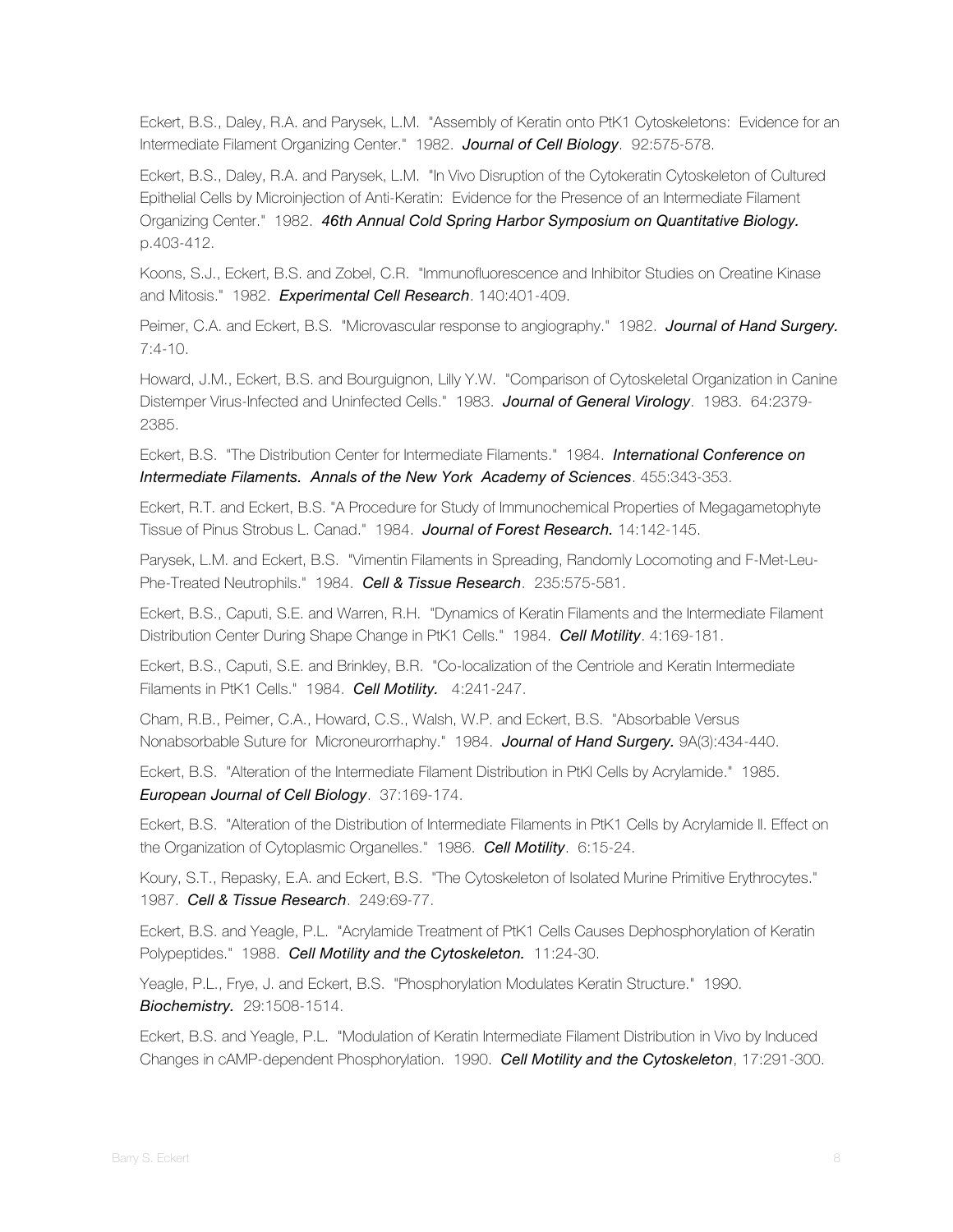Eckert, B.S. and Yeagle, P.L. "Site-Specificity of Ethanol-Induced Dephosphorylation of Rat Hepatocyte Keratins 8 and 18: A 31P NMR Study." 1996. *Cell Motility and the Cytoskeleton.* 33:30-37.

Sanhai, W., Eckert, B.S. and Yeagle, P.L. "Altering the State of Phosphorylation of Rat Liver Keratin Intermediate Filaments by Ethanol Treatment in Vivo Changes Their Structure."1999. *Biochimica et Biophysica Acta.* 1429:459-466.

Negron, G. and Eckert, B.S. "Role of Phosphorylation In Ethanol Induced Aggregation of Keratin Intermediate Filaments." 2000. *Alcoholism: Clinical and Experimental Research*. 24:1343-1352.

#### **PUBLICATIONS (OTHER)**

Eckert. B.S. (1997) Forward. In *Anatomy and Physiology, Healthcare Review Series.* Springhouse, PA: Springhouse Corp.

Eckert, B., Soehner, G., Niland, P. and Eckert, E. "Fitness in the Residence Halls." 1998. *Talking Stick.*  15:16-18. (Feature Article)

Eckert, B.S. (2000) Forward. In *Anatomy and Physiology Made Incredibly Easy!* Springhouse, PA: Springhouse Corp.

Aziz. H. and Eckert, B.S. "Partnerships to Address the CLS Workforce Shortage in Georgia." 2006. *American Society for Clinical Laboratory Science Newsletter.*

#### **PUBLICATIONS (REFEREED ABSTRACTS SINCE 1990)**

Eckert, B.S. and Yeagle, P.L. "Does Phosphorylation Affect Keratin Assembly?" 1990. *Journal of Cell Biology* 111:433a.

Iovino, S.M. and Eckert, B.S. "In Vitro Phosphorylation of PtK1 Keratins by Endogenous Kinase." 1990. *Journal of Cell Biology*. 111:432a.

Garrick, M.D., Gniecko, K., Liu, Y., Eckert, B.S., Grasso, J.A. and Garrick, L.M. "Elevated Endosomal pH in Belgrade Rat Reticulocytes." 1990. *Journal of Cell Biology*. 111:82a.

Eckert, B.S. and Yeagle, P.L. "Effects of Phosphorylation State on Assembly of Keratin Intermediate Filaments." 1991. *Journal of Cell Biology*. 115:354a.

Iovino, S.M. and Eckert, B.S. "Phosphorylation and Selective Cleavage of PtK1 Keratins." 1991. *Journal of Cell Biology*. 115:354a.

Welch, T.F., Yeagle, P.L. and Eckert, B.S. "Interactions of Type I Keratin Peptides with Formed Filaments Using Iodoacetamidotetramethylrhodamine-labelled Peptides." 1991. *Journal Cell Biology*. 115:45a.

Eckert, B.S., Eckert, E.S. and Yeagle, P.L. 1992. Altered phosphorylation of liver keratin intermediate filaments in ethanol fed rats. Alcoholism: Clincal and Experimental Research, 16:364.

Eckert, B.S. and Pentney, R.J. "Changes in Properties of Microtubules from Cerebellum of Ethanol Fed Rats." 1992. *Alcoholism: Clincal and Experimental Research.* 16:401.

Eckert, B.S. and Yeagle, P.L. "Alteration of Keratin Phosphorylation in Hepatocytes from Ethanol-fed Rats." 1992. *Molecular Biology of the Cell*. 3:353a.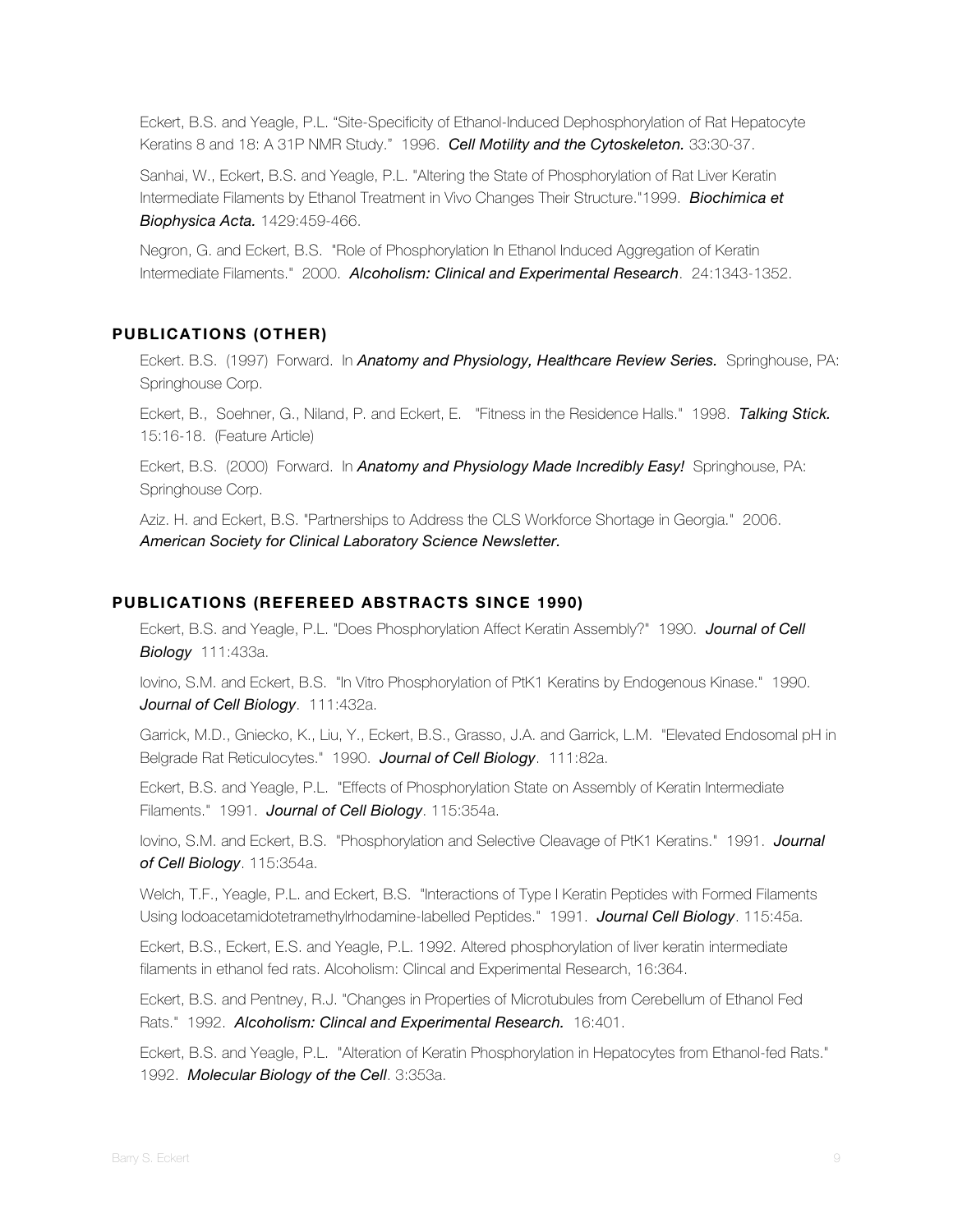Eckert, B.S., Eckert, E.S. and Yeagle, P.L. "Ethanol-induced Dephosphorylation of Hepatocyte Keratins Causes Conformational Changes in Keratin." 1993. *Alcoholism: Clincal and Experimental Research.* 17:500.

Eckert, B.S., Eckert, E.S. and Yeagle, P.L. "Properties of Hepatocyte Keratins from Ethanol-fed Rats." 1993. *Molecular Biology of the Cell*. 4:61a.

Negron, G. and Eckert, B.S. "Alteration of Keratin Intermediate Filament Phosphorylation in Ethanol Fed MH1C1 Hepatoma Cells." 1993. *Molecular Biology of the Cell*. 4:61a.

Eckert, B.S. "31P NMR Spectroscopic Characterization of Keratin Dephosphorylation in Hepatocytes from Alcoholic Rats." 1994. *Gordon Conference on Intermediate Filaments, Tilton, NH.*

Eckert, B.S., Sanhei, W. and Yeagle, P.L. "Characterization of Ethanol Induced Dephosphorylation of Rat Hepatocyte Keratins." 1995. *Molecular Biology of the Cell*. 6:374a.

Negron, G. and Eckert, B.S. "Effect of Ethanol Treatment on Keratin Filaments in the Rat Hepatoma Cell Line MH1C1." 1995. *Molecular Biology of the Cell*. 6:374a.

Eckert, B.S., Niland, P.T., Soehner, G. and Eckert, E.S. "Reaching Out to University Residence Students With Programs in Fitness and Nutrition." 1998. *Annual Conference of Association of Schools of Allied Health Professions.*

Sanhai, W., Yeagle, P.L. and Eckert, B.S. "Ethanol-induced Dephosphorylation Causes Structural Changes in Rat Hepatocyte Keratins 8 & 18 Within 6 Weeks of Ethanol Consumption." 1998. *Molecular Biology of the Cell*. 9:949a.

Eckert, B.S., Hardegree, L and Aziz, H. "A Model for Addressing Workforce Needs in Georgia." 2003. *Annual Conference of Association of Schools of Allied Health Professions.*

Eckert, B.S. "Healthcare Workforce Partnership For South Georgia." 2004. *Annual Conference of Association of Schools of Allied Health Professions*.

Repella, J.F. and Eckert, B.S. "Southeast Georgia Cancer Alliance: Continuum Of Cancer Care." 2004. *Annual Conference of Association of Schools of Allied Health Professions.*

Eckert, B.S., Stern, C.P., Tanenbaum, B. and Streater, J.S. "Strategic Planning As a Guide For Decision Making And Faculty Evaluation." 2005. *22nd Annual Academic Chairperson's Conference*.

Eckert, B.S., Aziz, H, and Seignious, W. "Partnerships to Address Recruitment, Retention and Promotion of Medical Laboratory Personnel." 2005. *Clinical Laboratory Manager's Association/American Society for Clinical Pathology Annual Joint Meeting*.

Eckert, B.S., Aziz, H., Bowers, R., Brooks, D., Buck, M.,Gibson, S., Lake, D., Stern, C., Streater, S. and Tanenbaum, B. "Strategic Planning As A Guide For Decision Making And Faculty Evaluation." 2005. *Annual Conference of Association of Schools of Allied Health Professions*.

Eckert, B.S., Kirkpatrick, S. Eckert, E.S. "Assessing and Planning For Future Health Professions Workforce Needs In Georgia." 2005. *Annual Conference of Association of Schools of Allied Health Professions.*

Eckert, B.S. and Bowers, R. "Addressing Shortages In Respiratory Therapy." 2006. *Annual Conference of Association of Schools of Allied Health Professions*.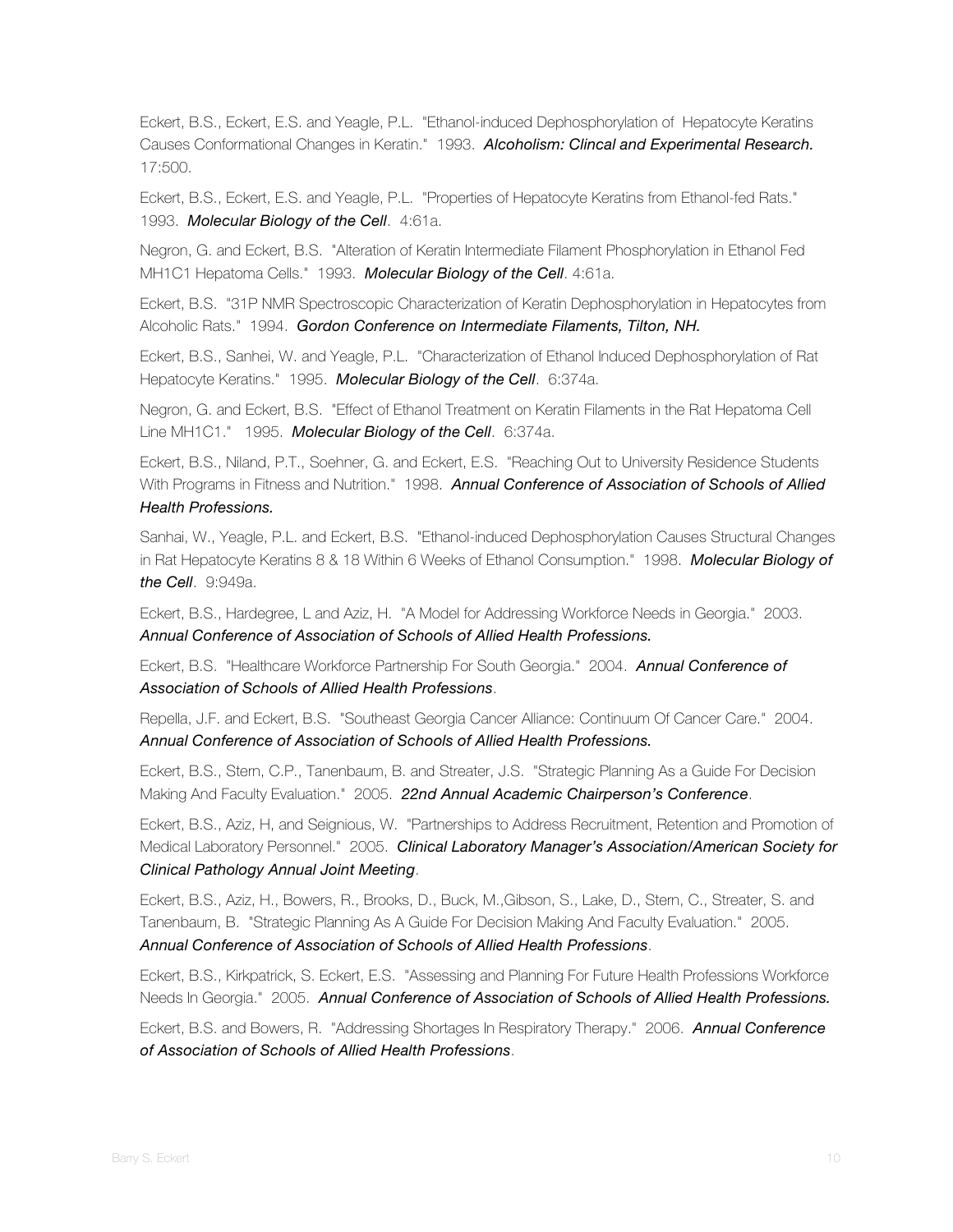Keskula, D.R. Eckert, B.S., Laird, R.J., Lake, D.A. and Mishoe, S.C. "The Development And Implementation Of A DPT Consortium In Georgia." 2006. *Annual Conference of Association of Schools of Allied Health Professions*.

Eckert, B.S. and Repella, J.R. "The Block-Captain War on Cancer." 2007. *Annual Conference of Association of Schools of Allied Health Professions*.

Eckert, B.S. Budget Processes in the Current Economic Downturn." 2009. *College of Health Deans Summer Meeting, 2011*

Eckert, B.S. "A Dual Campus Model for the Master of Social Work." 2011. *Annual Conference, Association of Schools of Allied Health Professions*.

Eckert, B.S. 2012. "Bachelor of Science in Health Science program." 2012. *College of Health Deans Summer Meeting.*

Eckert, B.S., Gropack, S. J. "Interprofessional Education Continued – Progress Made and Lessons Learned." 2014. *Spring Meeting, Association of Specialized and Professional Accreditors (ASPA)*.

Eckert, B.S., Gropack, S. J. "Strategic Planning: Development, Implementation and Assessment." 2014. *Annual Conference, Association of Schools of Allied Health Professions.*

Beric-Stojsic, B, Hinkle, S, Rossi, A., Nogid, A, Shtaynberg, J., Eckert, B.S. Leesons learned developing the IPE Module 1: *What happened to John Doe?*: Challenges and Opportunities. 2017 *NEXUS Conference of the National Center for Interprofessional Education.*

Beric-Stojsic, B, Hinkle, S, Rossi, A., Nogid, A, Shtaynberg, J., Eckert, B.S. Developing a Taylored Interprofessional Education Module: Challenges and Opportunities. 2017, *Annual Conference of Association of Schools of Allied Health Professions*.

#### **PUBLICATIONS (CHAPTERS)**

Eckert, B.S., Koons, S.J. and Zobel, C.R. (1981) Creatine Kinase and Intermediate Filaments in Mammalian Cells. In j. Shay and R. Dowben, *Muscle and Nonmuscle Motility. Vol. I* (pp. 261-287). New York: Plenum.

Fuseler, J.W., Eckert, B.S., Shay, J.W. and Koons, S.J. (1982) The Association of Creatine Kinase with the Mitotic Spindle. In R. Dowben and J. Shay, *Muscle and Nonmuscle Cell Motility, Vol. II* (pp103-119). New York: Plenum.

Repasky, E. and Eckert, B.S. (1981) A Re-evaluation of the Process of Enucleation in Mammalian Erythroid Cells. In G. Brewer, *The Red Cell* (pp. 679-692). New York: A.R. Liss.

#### **GRANTS RECEIVED**

NIH Biomedical Research Support Grant (BRSG) - 7/1/77 - 3/31/78, "Antibody Studies of Contractile Proteins Using Light and Electron Microscopy"

NIH BRSG - 12/14/77 - 12/31/78, "Immunocytochemistry of Contractile Proteins"

National Science Foundation - 5/1/78 - 10/31/79, "Immunocytochemistry of Contractile Proteins"

Sinsheimer Fund - 6/1/79 - 5/30/82, "The Cytoskeleton of Normal and Malignant Cells"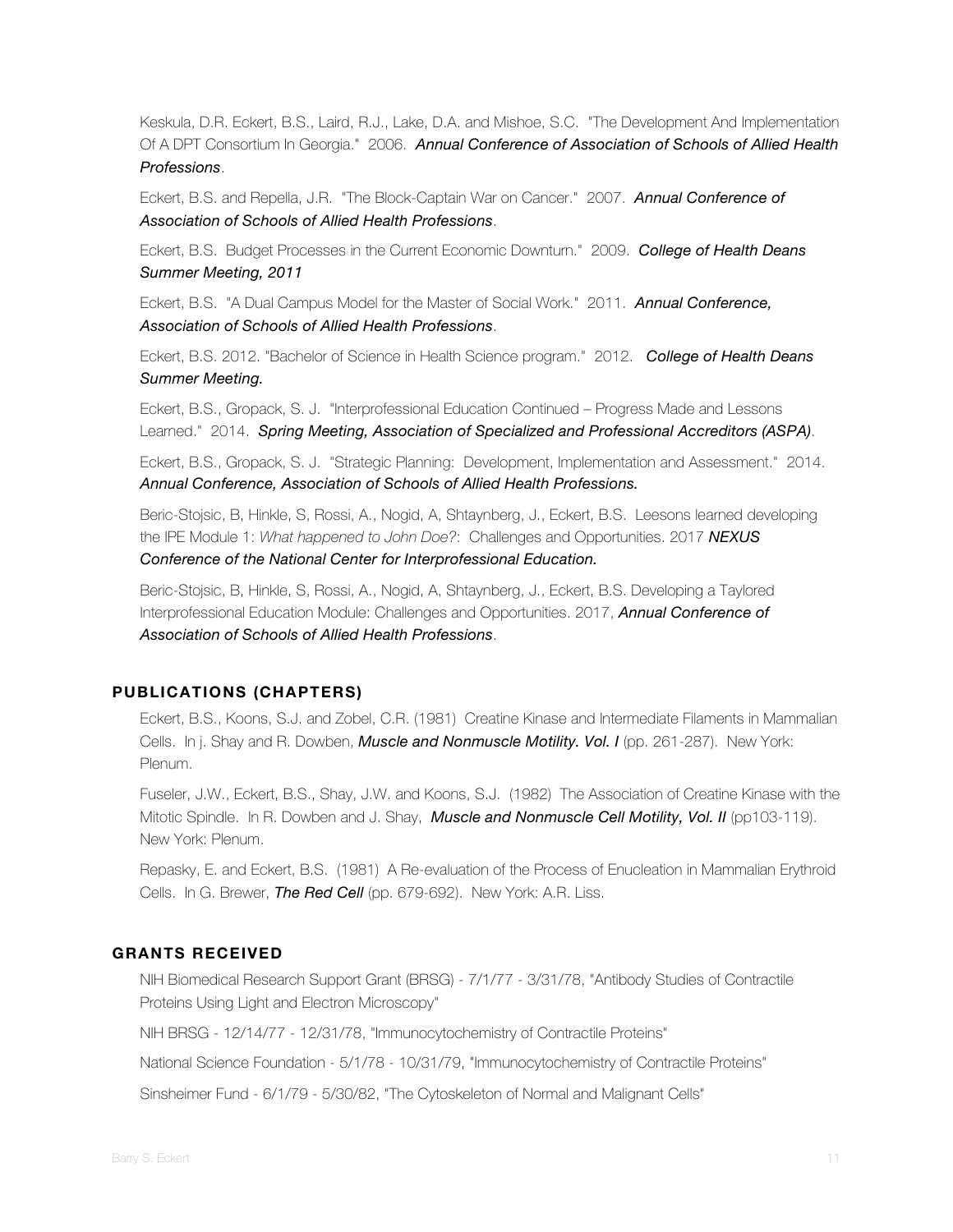Summer Investigator, Marine Biological Laboratory, Woods Hole, MA. 1982, 1983.

National Science Foundation - 8/1/81 - 1/31/84, "Analysis of the Cytoskeleton by Antibody Microinjection"

American Heart Association - 8/1/83-7/31/88, Established Investigatorship, "Immunochemical Analysis of the Intermediate Filament Organizing Center"

Western New York Chapter, American Heart Association - 7/1/84-6/30-86, "Role of Intermediate Filaments in Development of Cardiac Myocytes"

Buffalo Foundation - 2/3/83-2/3/84, "Immunochemical Analysis of Intermediate Filament Organization"

Buffalo Foundation - 2/3/84-2/2/85 "Organization of Intermediate Filaments in Proliferating Epithelial Cells"

Buffalo Foundation - 2/5/86-2/4/87, "Role of Intermediate Filaments in Cellular Organization"

Buffalo Foundation - 2/1/87-1/30/88, "Inhibitory Action of Acrylamide on Intermediate Filaments"

NIH BRSG - 1/1/86-12/30/87, "Inhibition of Intermediate Filaments by Acrylamide"

National Science Foundation - 9/1/88-2/28/90, "Effects of Acrylamide on Intermediate Filaments"

NIH Small Instrumentation Program - 7/88 for purchase of Reichert Ultramicrotome

Buffalo Foundation - 2/15/90-2/14/91, "Effects of Phosphorylation on Keratin Filaments from Normal and Malignant Cells"

Co-investigator (R. Pentney, PI) - NIAAA - 9/1/90-8/31/94, "Effects of Alcohol and Age on Dendritic Morphology and Cytoskeletal Components"

Alcoholic Beverage Medical Research Foundation--1/1/92-12/31/92, "Keratin Phosphorylation in Alcoholic Liver Disease".

National Institute for Alcoholism and Alcohol Abuse (NIAAA)--4/1/92-3/31/95, "Keratin Phosphorylation and Alcoholic Hepatitis".

Intellectual Capital Partnership Program, State of Georgia, 6/1/02-5/31-04, "Nursing Fast Track/Medical Technology Program Expansion."

National Black Leadership Initiative in Cancer, 10/1/03-9/30/04, "Curriculum Development for a Lay Health Promoter Program."

National Black Leadership Initiative in Cancer, 10/1/03-9/30/04, "Implementation of 'Down Home Healthy Living' in Savannah."

Intellectual Capital Partnership Program, State of Georgia, 6/1/04-5/31-06, "Nursing Fast Track Continuation, New Programs in Diagnostic Ultrasound and Nuclear Medicine Technology."

Intellectual Capital Partnership Program, State of Georgia, 7/1/06-6/30/08. "Respiratory Therapy"

Georgia Cancer Coalition. 10/1/06 – 8/31/07, "South Georgia Cancer Assessment Project."

New York State Department of Health. 12/1/07-11/30/10, "Corporate Wellness in Downtown Brooklyn"

Josiah Macy Foundation. 3/1/16-12/31/17. Interprofessional Education at LIU-Brooklyn.

Health Resources and Services Administration (HRSA). 7/1/2016-6/30/2020, Scholarships for Disadvantaged Students (Social Work),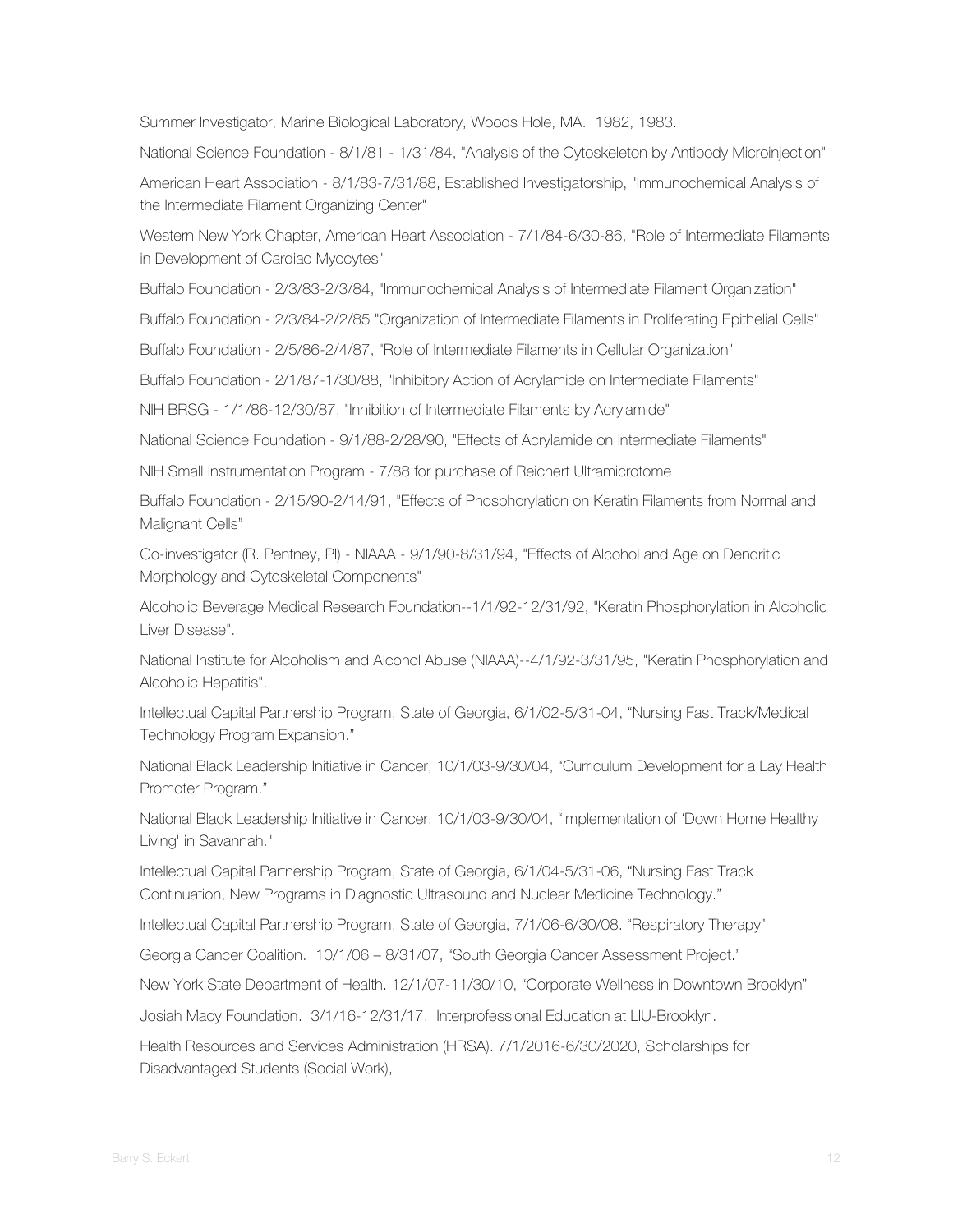#### **INVITED PRESENTATIONS**

Career Opportunities in Allied Health Professions. Brooklyn Public Library STEP (Skills, Training and Employment) Program, November 30, 2007.

"Functions of Microtubules and Microtubule Protein in Cultured Mammalian Cells: New Approaches". Endocrine Research Group, Erie County Medical Center, Buffalo, N.Y. September 28, 1978.

"Localization of Tubulin in Glutaraldehyde-fixed PTK Cells by Immunoelectron Microscopy". Biomembranes Research Group, Department of Experimental Pathology, Roswell Park Memorial Institute, Buffalo, N.Y. November 14, 1978.

"Anatomy of Muscle Function". Department of Surgery - Millard Fillmore Hospital, Buffalo, N.Y. November 21, 1978.

"Cytoskeleton Associated Proteins of Cultured Mammalian Cells". Department of Biology, State College at Buffalo May 2, 1979.

"Cytoskeleton Associated Proteins". Department of Biology, State University of New York at Albany, Albany, New York January 16, 1980.

"Disruption of the Cytoskeleton by Antibody Microinjection". Department of Molecular, Cellular and Developmental Biology, University of Colorado, Boulder, Colorado June 19, 1980.

"Organization of Intermediate Filaments in Cultured Cells". Department of Biological Sciences, University of Denver, Denver, Colorado September 11, 1981.

"Organization of the Cytoplasm by Fibrous Elements: The Cytoskeleton". Department of Physiology, SUNY at Buffalo February 4, 1982.

"Organization of Intermediate Filaments in Cultured Epithelial Cells". Department of Anatomy, University of Miami, School of Medicine, Miami, Florida February 12, 1982.

"Investigation of the Intermediate Filament Organizing Center" Symposium in honor of Keith R. Porter "Spatial Organization of Eukaryotic Cells", Boulder, Colorado, April 30-May 2 1982.

"Studies of Intermediate Filament Organization by Antibody Micro-injection" Department of Biology, University of Ottawa, Ottawa, Ontario, February 24, 1983.

"Organizing Center for Intermediate Filaments" Gordon Research Conference on Epithelial Differentiation and Keratinization, August 8-12, 1983.

"Intermediate Filament Dynamics During Cell Shape Change and Motility", Department of Biological Sciences, State University of New York at Albany, November 18, 1983.

"The Distribution Center for Intermediate Filaments" International Conference on Intermediate Filaments, New York Academy of Sciences, New York, May 21-23, 1984.

"Studies of the Function of Intermediate Filaments in Cultured Mammalian Cells", Department of Developmental Genetics and Anatomy, Case Western Reserve School of Medicine, Cleveland, Ohio, February 19, 1985.

"Studies of the Function of Intermediate Filaments in Cultured Mammalian Cells", Department of Biological Sciences, Dartmouth College, Hanover, N.H., March 1, 1985.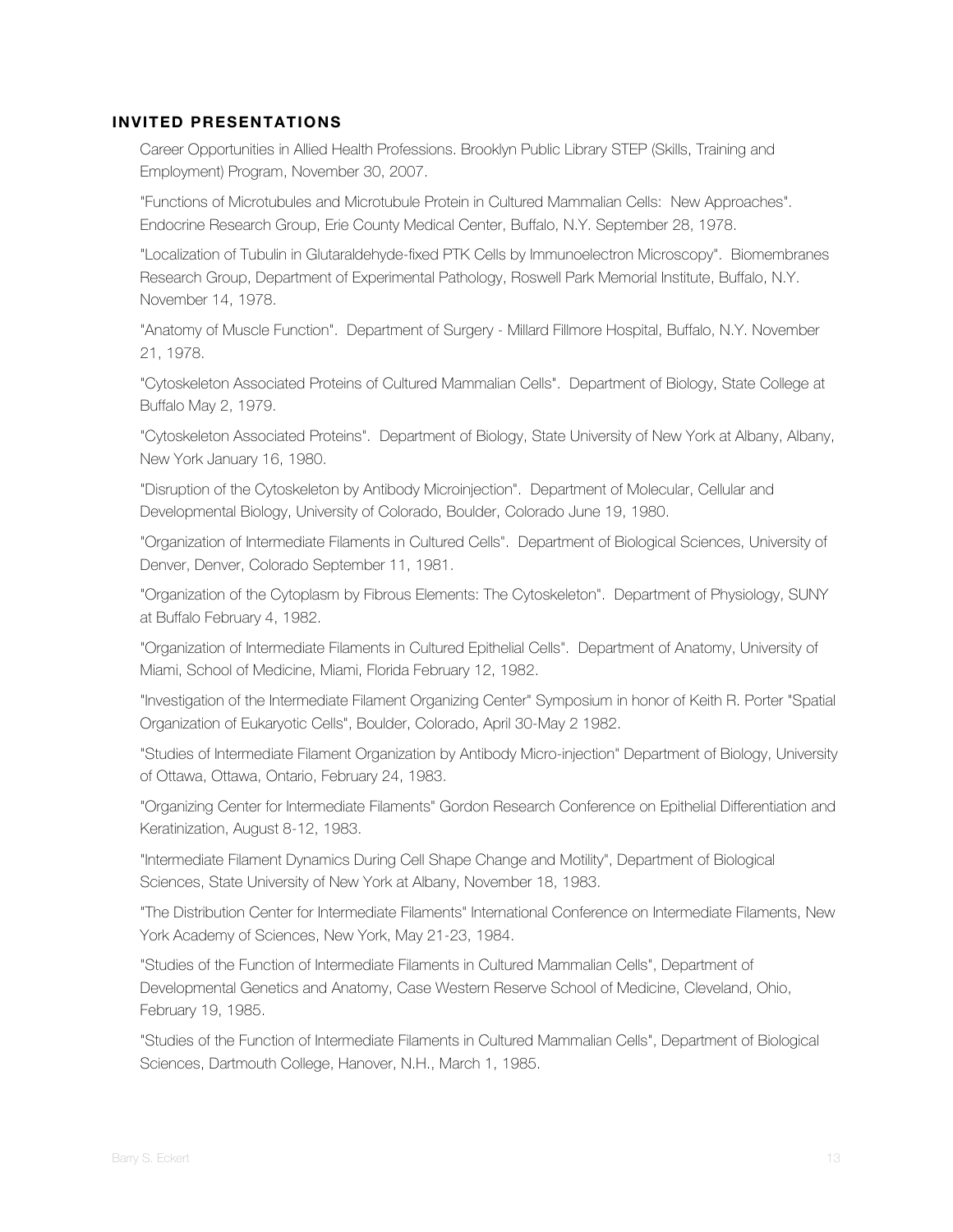"Studies of the Function of Intermediate Filaments in Cultured Mammalian Cells", Department of Biology, Mercyhurst College, Erie, Pa., April 10, 1985.

"Role of Intermediate Filaments in Cytoplasmic Organization", Department of Biology, Oakland University, Rochester, MI, April 8, 1986.

"Role of Intermediate Filaments in Organizing Cytoplasmic Organelles" in Symposium on "The Cytoskeleton in Development and Differentiation of Mammary Epithelium" held at Annual Meeting of American Society For Cell Biology, December 7, 1986.

"Probing the Function of Intermediate Filaments", Canisius College, Buffalo, December 12, 1987.

"Analysis of Intermediate Filament Function", Buffalo State College, Department of Biology, September 22, 1989.

"Regulation of Intermediate Filaments by Phosphorylation", Anatomy Department, Upstate Medical Center, Syracuse, February 14, 1990.

"Control of Intermediate Filaments by Phosphorylation", Department of Biochemistry, University at Buffalo, May 4, 1990

"Control of Intermediate Filament Organization by Phosphorylation," Department of Biology, University of Ottawa, Ottawa, Ontario, Canada, May 22, 1991.

"Control of Intermediate Filament Organization by Phosphorylation," Department of Anatomy and Cell Biology, University of Miami School of Medicine, Miami, FL, July 23, 1991.

"Effects of Alcohol-Induced Phosphorylation on Liver Keratin Structure" Program in Nutrition, University at Buffalo, October 14, 1994.

"Fitness in University Residence Halls" National Fitness Trade Show, Las Vegas, August 5, 1999.

"A Model for Addressing Medical Technology Workforce Issues in Georgia" Volunteer Hospital Association, Atlanta, March 22, 2002

"Addressing the Nursing Shortage Through Private and Public Partnerships." National Conference of State Legislatures, San Diego, CA. September 26, 2003.

"Addressing Workforce Needs in Cancer Care," 2005 Georgia Cancer Summit sponsored by the Georgia Cancer Coalition. Atlanta, GA, November 2, 2005.

"Interprofessional Education Continued – Early Lessons Learned," Association of Specialized and Professional Accreditors (ASPA) Spring Meeting, March 30, 2014.

"The Value that Programmatic Accreditation Brings to Institutions," (Panel), Council for Higher Education Accreditation (CHEA) Annual Conference, January 31, 2017.

"Interprofessional Education," Commission on Accreditation of Allied Health Education Programs (CAAHEP), Summer Workshop, July 14, 2017.

#### **SYMPOSIA CHAIRED:**

"How Does Phosphorylation Regulate the Organization of Intermediate Filaments?" held at Gordon Research Conference on Intermediate filaments, July 1-6, 1990.